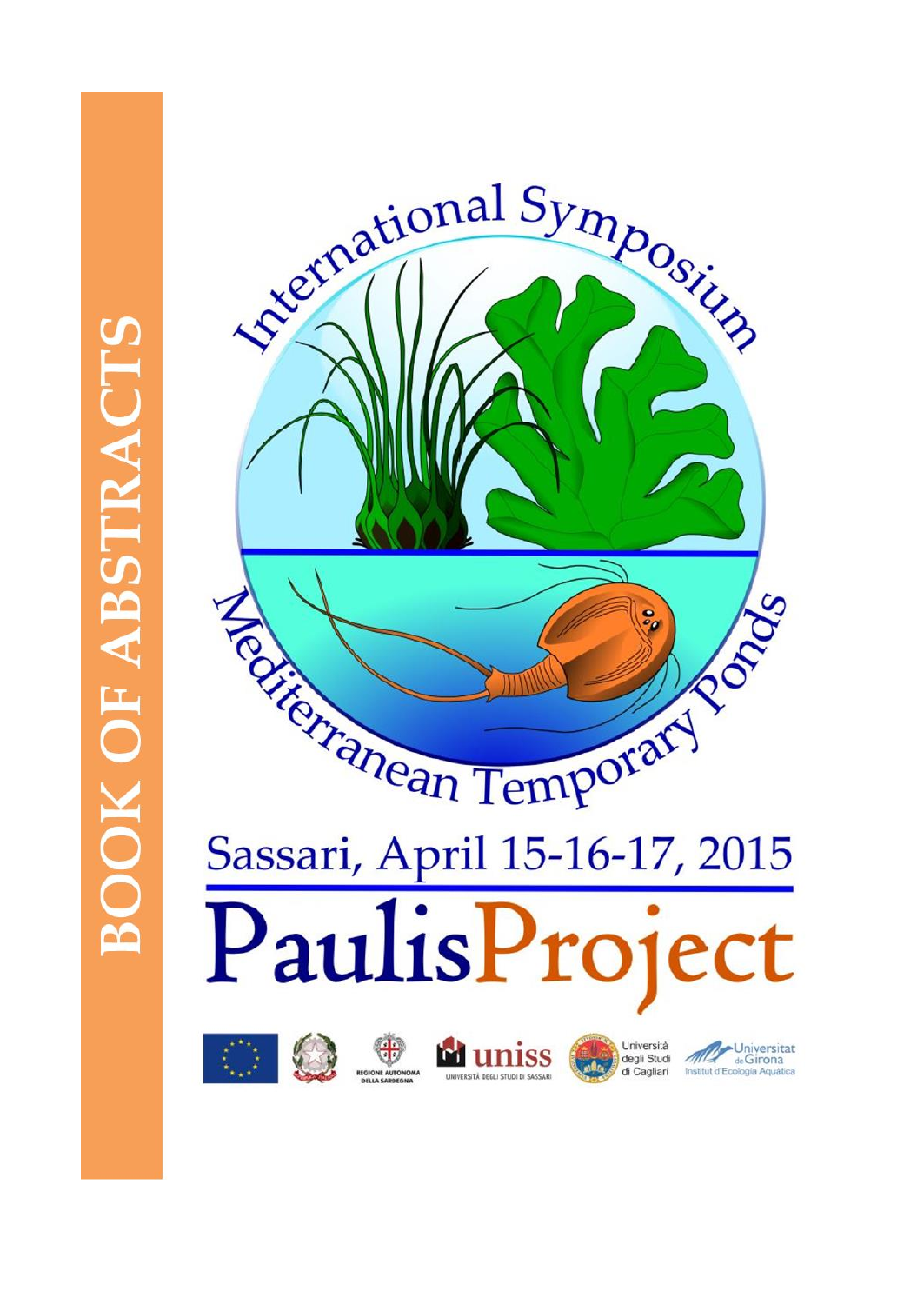Stefania Pisanu and Simonetta Bagella (editors)

Papers should be cited as (e.g.):

Bagella S., Boix D., Caria M.C., Compte Ciurana J., Gascón S., Filippino G., Pisanu S., Elena Pittao E., Sala J., Cogoni A., 2015. "PAULIS" PROJECT: a challenge from a neglected habitat. In: Pisanu S. and Bagella S. (eds.) International Symposium on Mediterranean Temporary Ponds. Book of abstracts. Edizioni P.Ass.I.Flora Ambiente, Italy. p. 5

**ISBN 978-88-940864-0-9 © Copyright 2015 by P.Ass.I.Flora Ambiente Piazza Pedra e Zana 18, Bolotana (NU) - ITALY cooperativapassiflora.ambiente@gmail.com**